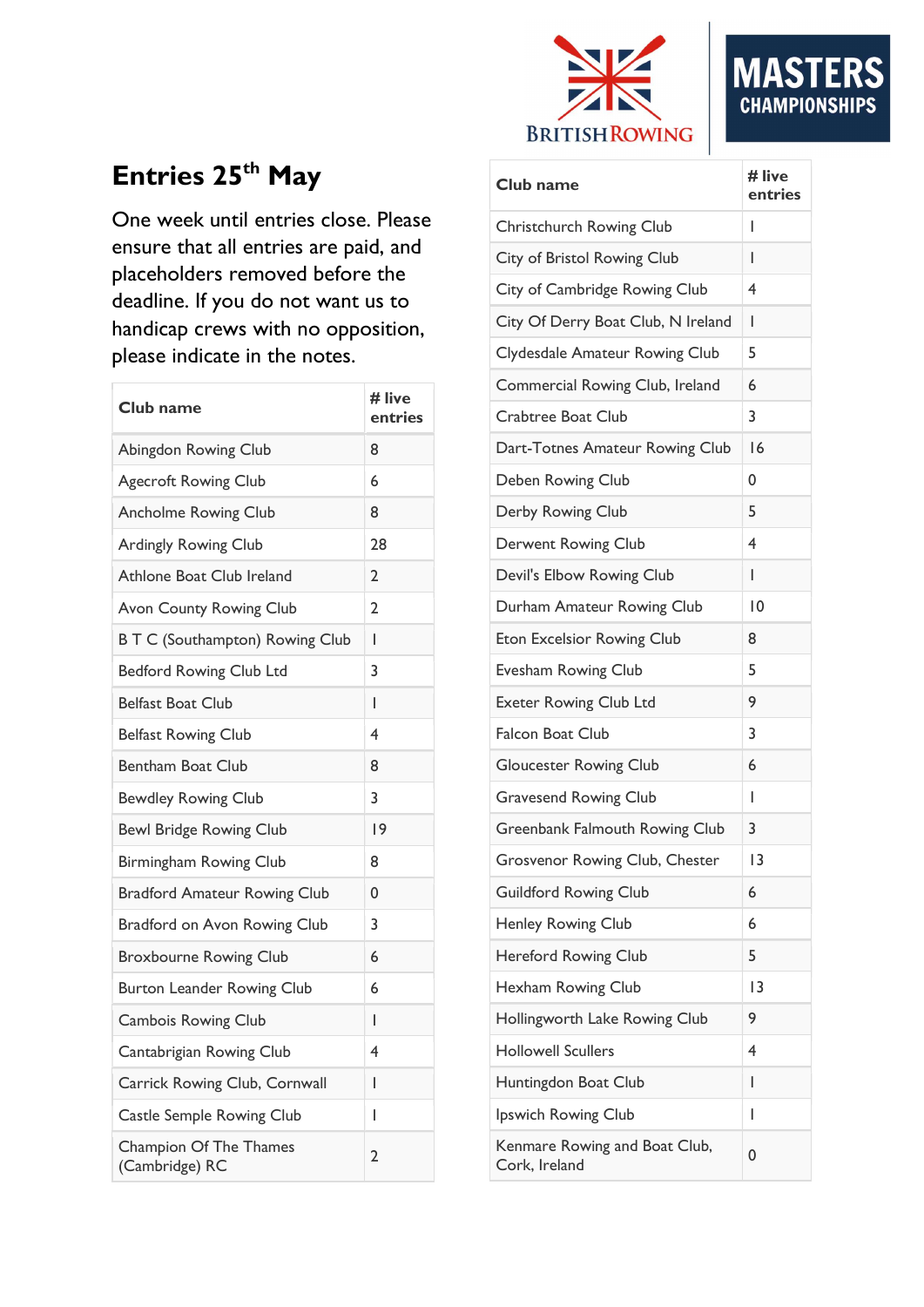

| Club name                                            | # live<br>entries |
|------------------------------------------------------|-------------------|
| Kingston Rowing Club                                 | 23                |
| Lagan Scullers' Club, Ireland                        | 3                 |
| Lakeland Rowing Club                                 | 8                 |
| <b>Leeds Rowing Club</b>                             | 4                 |
| Leicester Rowing Club                                | 4                 |
| Liverpool Victoria Rowing Club                       | I                 |
| <b>Llandaff Rowing Club</b>                          | I                 |
| Loch Lomond Rowing Club                              | I                 |
| London Rowing Club                                   | 2                 |
| Los Angeles Rowing Club, United<br><b>States</b>     | ı                 |
| Loughborough Boat Club                               | 2                 |
| Lymington Amateur Rowing Club                        | 2                 |
| Mackay Rowing Club, Qld, Australia                   | 0                 |
| Maidenhead Rowing Club                               | 5                 |
| Maidstone Invicta Rowing Club                        | 7                 |
| Marlow Rowing Club                                   | 2                 |
| Medway Towns Rowing Club                             | I                 |
| Milton Keynes Rowing Club                            | 7                 |
| Minerva Bath Rowing Club                             | 0                 |
| Molesey Boat Club                                    | 9                 |
| Monmouth Rowing Club                                 | 8                 |
| Mortlake Anglian & Alpha Boat Club                   | 3                 |
| Newark Rowing Club                                   | 10                |
| Newport Sea Base Rowing, CA,<br><b>United States</b> | ı                 |
| Northwich Rowing Club                                | 4                 |
| Norwich Rowing Club                                  | 8                 |
| Nottingham and Union Rowing<br>Club                  | 2                 |
| Nottingham Rowing Club                               | 17                |

| Club name                                  | # live<br>entries |
|--------------------------------------------|-------------------|
| Nottinghamshire County Rowing<br>Assn      | 3                 |
| Parr's Priory Rowing Club                  | I                 |
| Pengwern Boat Club                         | 2                 |
| Peterborough City Rowing Club              | 9                 |
| Poplar Blackwall & District Rowing<br>Club | 4                 |
| Portora Boat Club, Ireland                 | 24                |
| Quintin Boat Club                          | 6                 |
| <b>Reading Rowing Club</b>                 | 8                 |
| Royal Chester Rowing Club                  | ı                 |
| <b>Runcorn Rowing Club</b>                 | 7                 |
| Sons of the Thames Rowing Club             | I                 |
| Southampton Coalporters ARC                | L                 |
| St Edward's Martyrs Boat Club              | ı                 |
| <b>St Ives Rowing Club</b>                 | 5                 |
| <b>St Neots Rowing Club</b>                | ı                 |
| <b>Star Club</b>                           | 3                 |
| <b>Stourport Boat Club</b>                 | 8                 |
| Stratford-upon-Avon Boat Club              | 2                 |
| Strathclyde Park Rowing Club               | 2                 |
| <b>Sudbury Rowing Club</b>                 | 4                 |
| Sunderland, City Of, Rowing Club           | 3                 |
| Talkin Tarn Amateur Rowing Club            | 8                 |
| <b>Team Keane Sculling School</b>          | 9                 |
| <b>Tees Rowing Club</b>                    | 9                 |
| <b>Thames Rowing Club</b>                  | L                 |
| <b>Tideway Scullers School</b>             | $\overline{10}$   |
| <b>Trentham Boat Club</b>                  | 9                 |
| Twickenham Rowing Club                     | 16                |
| Tyne Amateur Rowing Club                   | 3                 |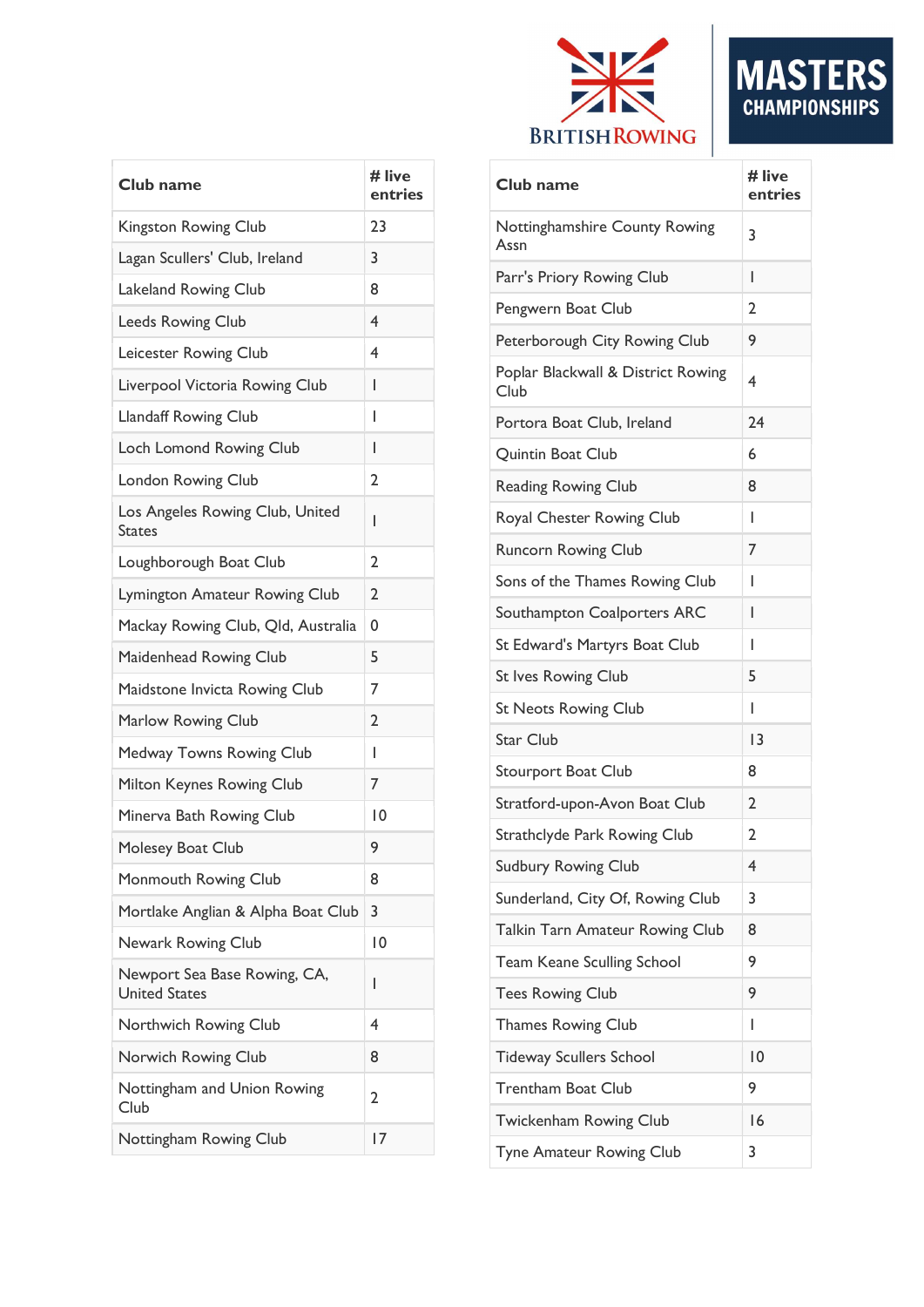

| Club name                       | # live<br>entries | E١             |
|---------------------------------|-------------------|----------------|
| <b>Tyne United Rowing Club</b>  | 7                 | $\overline{O}$ |
| <b>UL Tyrian Club</b>           | I                 | O              |
| <b>Upper Thames Rowing Club</b> | 6                 | O              |
| <b>Upton Rowing Club</b>        | 5                 | $\circ$        |
| <b>Walbrook Rowing Club</b>     | 15                | W              |
| <b>Wallingford Rowing Club</b>  | I                 | W              |
| <b>Walton Rowing Club</b>       | 5                 | M              |
| Warrington Rowing Club          | 3                 | O              |
| <b>Warwick Boat Club</b>        | 4                 | $\circ$        |
| Weybridge Rowing Club           | 7                 | W              |
| <b>Wimbleball Rowing Club</b>   | I                 | W              |
| <b>Windermere Rowing Club</b>   | 2                 | W              |
| <b>Worcester Rowing Club</b>    | $\overline{2}$    | W              |
| X-Press Boat Club               | 3                 | M              |
| <b>Yare Boat Club</b>           | I                 | O              |
| York City Rowing Club           | 15                | O              |
|                                 |                   |                |

| <b>Event</b>                | # live<br>entries |
|-----------------------------|-------------------|
| Op MasF 1x                  | 19                |
| Op MasD 1x                  | 17                |
| Op MasE 2x                  | 14                |
| Op MasE 1x                  | 13                |
| Op Non-Championship D-F 2x  | 2                 |
| Op MasE 4x-                 | Н                 |
| Op Non-Championship D-F Ix  | Н                 |
| W Non-Championship A-C 2x   | Н                 |
| Op Non-Championship D-F 4x- | 10                |
| W Non-Championship A-C 4x   | 10                |
| W MasF 2x                   | $\overline{10}$   |
| W Non-Championship A-C 1x   | 10                |

| I<br><b>Event</b>          | # live<br>entries |
|----------------------------|-------------------|
| Op MasF 4-                 | 9                 |
| Op MasF 2x                 | 9                 |
| Op MasG 2x                 | 9                 |
| Op Non-Championship A-C 1x | 9                 |
| W MasC 2x                  | 9                 |
| W Non-Championship D-F Ix  | 9                 |
| Mx MasF 2x                 | 9                 |
| Op MasD 8+                 | 8                 |
| Op MasD 2x                 | 8                 |
| W MasD 4x-                 | 8                 |
| W Non-Championship D-F 2x  | 8                 |
| W MasD 2x                  | 8                 |
| W MasE 2x                  | 8                 |
| Mx MasE 2x                 | 8                 |
| Op MasD 4+                 | 7                 |
| Op MasD 4-                 | 7                 |
| Op MasF 4x-                | 7                 |
| Op Non-Championship A-C 2x | 7                 |
| Op MasA 1x                 | 7                 |
| Op MasC 1x                 | 7                 |
| Op MasH 1x                 | 7                 |
| W MasD 1x                  | 7                 |
| W MasE 1x                  | 7                 |
| Mx Non-Championship A-C 2x | 7                 |
| Op MasE 8+                 | 6                 |
| Op MasE 4+                 | 6                 |
| Op MasG 4-                 | 6                 |
| Op MasC 2-                 | 6                 |
| W MasC 4x-                 | 6                 |
| W Non-Championship D-F 4x- | 6                 |
| W MasA 2x                  | 6                 |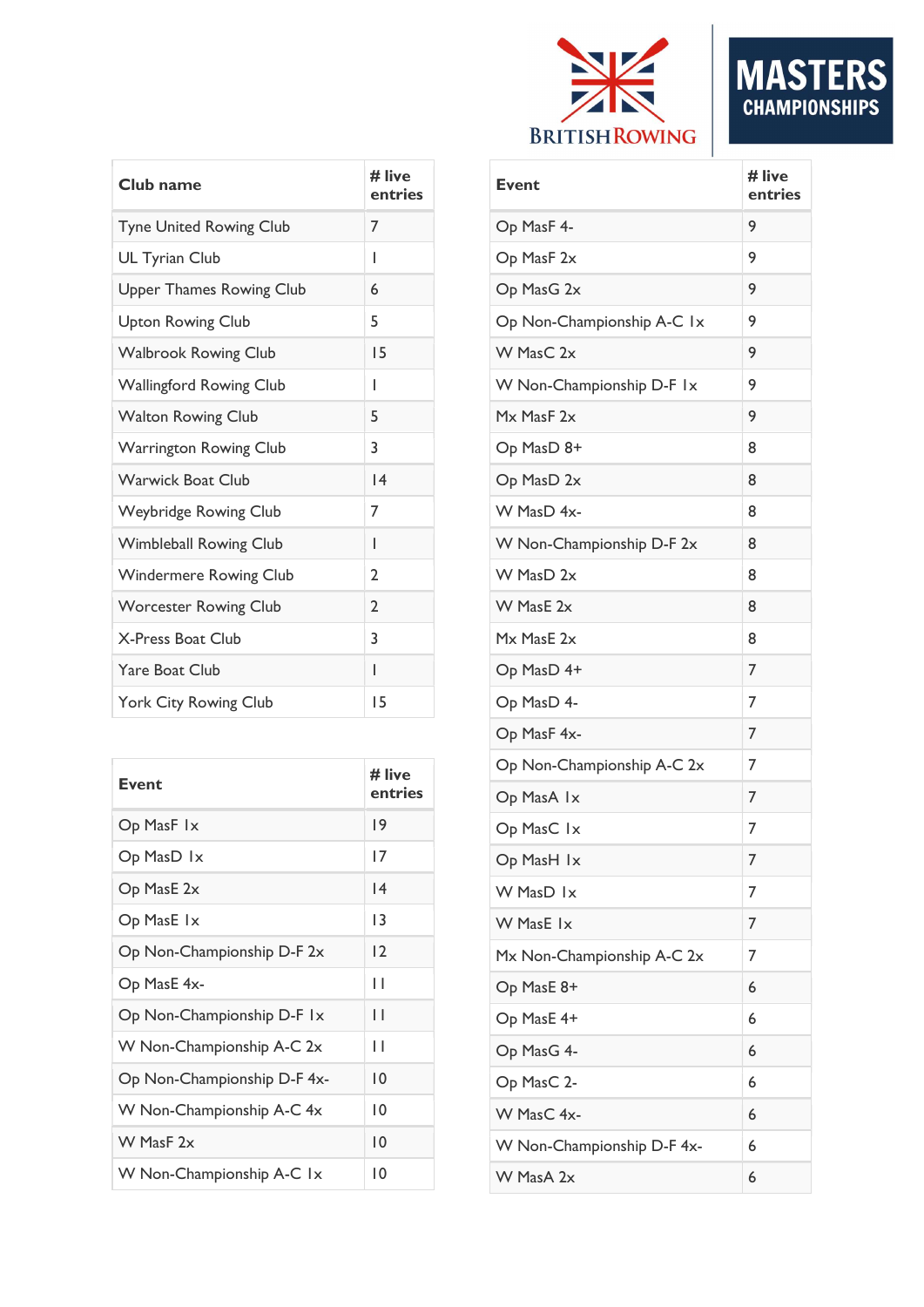

| <b>Event</b>                | # live<br>entries       |
|-----------------------------|-------------------------|
| Mx Non-Championship D-F 2x  | 6                       |
| Op MasE 4-                  | 5                       |
| Op Non-Championship A-C 4x- | 5                       |
| Op MasD 2-                  | 5                       |
| Op MasF 2-                  | 5                       |
| Op MasC 2x                  | 5                       |
| Op Lwt MasE 1x              | 5                       |
| Op Lwt MasF Ix              | 5                       |
| Op MasG 1x                  | 5                       |
| Op Non-Championship G-K 1x  | 5                       |
| Op Lwt MasG Ix              | 5                       |
| W Non-Championship D-F 8+   | 5                       |
| W MasB 2x                   | 5                       |
| W MasB 1x                   | 5                       |
| W MasF Ix                   | 5                       |
| Mx MasG 2x                  | 5                       |
| Op MasG 8+                  | 4                       |
| Op MasF 4+                  | 4                       |
| Op MasG 4+                  | 4                       |
| Op MasH 4x-                 | $\overline{\mathbf{4}}$ |
| Op Non-Championship D-F 2-  | 4                       |
| Op MasH 2x                  | 4                       |
| Op MasB 1x                  | 4                       |
| W Non-Championship A-C 8+   | 4                       |
| W MasC 8+                   | $\overline{4}$          |
| W Non-Championship A-C 4+   | 4                       |
| W MasC 4+                   | 4                       |
| W Non-Championship D-F 4+   | $\overline{\mathbf{4}}$ |
| W MasE 2-                   | 4                       |
| W MasG 2x                   | 4                       |
| W Lwt MasB 1x               | 4                       |

| Event                       | # live<br>entries |
|-----------------------------|-------------------|
| W MasC 1x                   | $\overline{4}$    |
| Mx MasC 4x-                 | 4                 |
| Mx Non-Championship D-F 4x- | $\overline{4}$    |
| Mx MasC 2x                  | 4                 |
| Op Non-Championship D-F 4+  | 3                 |
| Op Non-Championship D-F 4-  | 3                 |
| Op MasH 4-                  | 3                 |
| Op MasC 4x-                 | 3                 |
| Op MasD 4x-                 | 3                 |
| Op MasG 4x-                 | 3                 |
| Op MasE 2-                  | 3                 |
| Op MasG 2-                  | 3                 |
| Op MasB 2x                  | 3                 |
| Op Masl 2x                  | 3                 |
| Op Lwt MasC 1x              | 3                 |
| W MasD 8+                   | 3                 |
| W MasE 8+                   | 3                 |
| W MasF 4+                   | 3                 |
| W MasE 4-                   | 3                 |
| W MasE 4x-                  | 3                 |
| W MasF 4x-                  | 3                 |
| W Non-Championship A-C 2-   | 3                 |
| W Non-Championship D-F 2-   | 3                 |
| W MasA Ix                   | 3                 |
| Mx MasE 8+                  | 3                 |
| Mx Non-Championship A-C 4x- | 3                 |
| Mx MasF 4x-                 | 3                 |
| Mx MasD 2x                  | 3                 |
| Op Non-Championship A-C 8+  | 2                 |
| Op MasF 8+                  | $\overline{2}$    |
| Op MasH 4+                  | $\overline{2}$    |